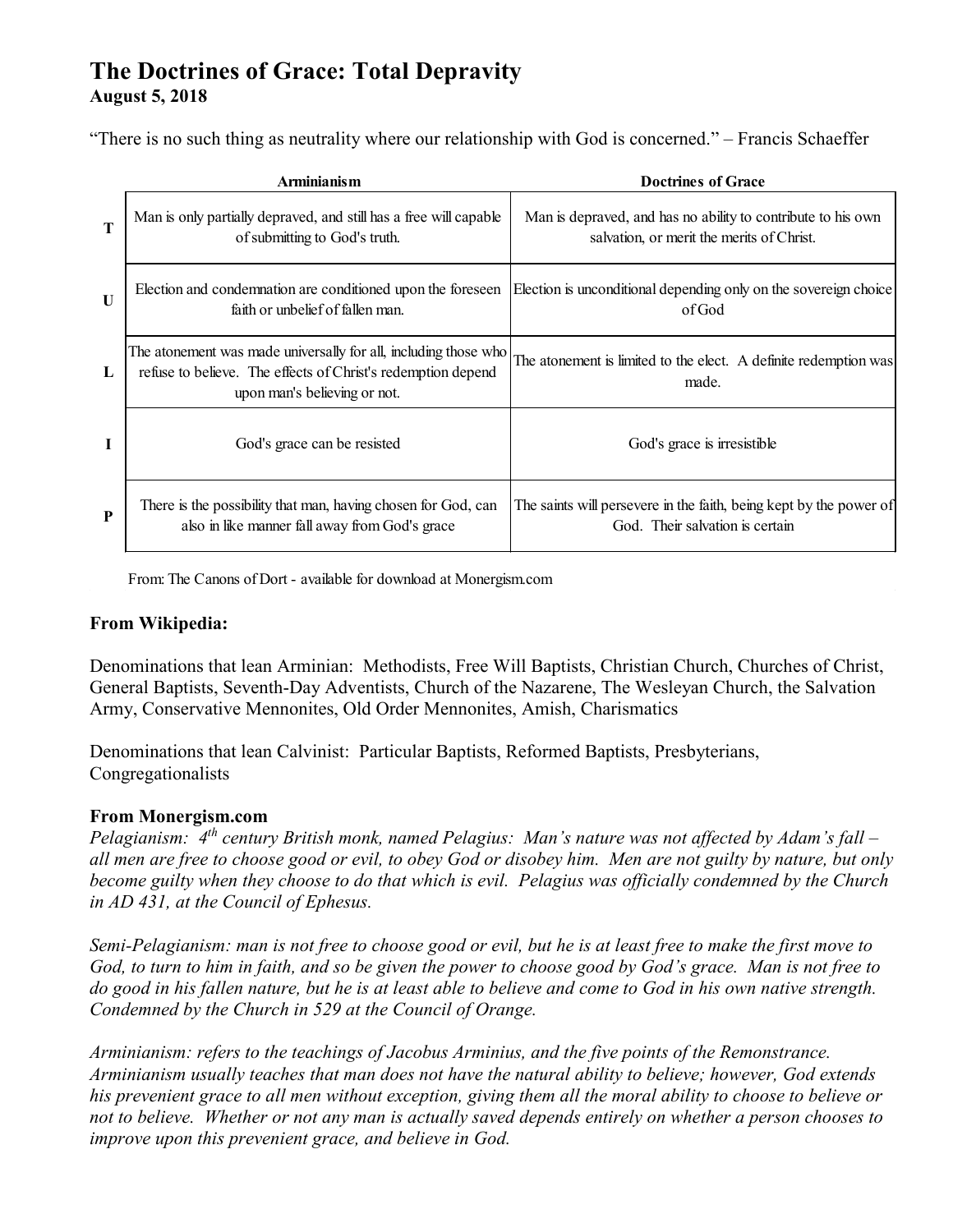## **From: "A Statement of the Traditional Southern Baptist Understanding of God's Plan of Salvation" Article Five: The regeneration of the sinner:**

*We affirm that any person who responds to the Gospel with repentance and faith is born again through the power of the Holy Spirit. He is a new creation in Christ and enters, at the moment he believes, into eternal life.* 

*We deny that any person is regenerated prior to or apart from hearing and responding to the Gospel.*  **From the 2000 Baptist Faith and Message Article IV: Salvation** 

*A. Regeneration, or the new birth, is a work of God's grace whereby believers become new creatures in Christ Jesus. It is a change of heart wrought by the Holy Spirit through conviction of sin, to which the sinner responds in repentance toward God and faith in the Lord Jesus Christ. Repentance and faith are inseparable experiences of grace.* 

## **From the Charleston Confession of Faith: Chapter 6 – Of the Fall of Man, of Sin, and of the Punishment Thereof**

3. They being the root, and by God's appointment, standing in the room and stead of all mankind, the guilt of the sin was **imputed**, **and corrupted nature conveyed**, **to all their posterity descending from them by ordinary generation**, being now conceived in sin, and by nature children of wrath, the servants of sin, the subjects of death, and all other miseries, spiritual, temporal, and eternal, u**nless the Lord Jesus set them free.** (Rom. 5:12-19; 1 Cor. 15:21, 22, 45, 49; Ps. 51:5; Job 14:4; Eph. 2:3; Rom. 6:20, 5:12; Heb. 2:14, 15; 1 Thess. 1:10)

4. From this original corruption, whereby we are utterly indisposed, disabled, and made opposite to all good, and wholly inclined to all evil, do proceed all actual transgressions. (Rom. 8:7; Col. 1:21; James 1:14, 15; Matt. 15:19)

5. The corruption of nature, during this life, doth remain in those that are regenerated; and although it be through Christ pardoned and mortified, yet both itself, and the first motions thereof, are truly and properly sin. (Rom. 7:18,23; Eccles. 7:20; 1 John 1:8; Rom. 7:23-25; Gal. 5:17)

*Total depravity does not mean that man is as sinful as he could be, it is not utter depravity. The point of the debate is this: Does man in his fallen nature have the moral ability to obey God? The answer that the Calvinist gives is that man, in his fallen mind, suffers under a moral inability to do the things of God. Man,*  in his natural state cannot be subject to the law of God, and he is therefore at enmity with God. – R.C. Sproul

# **Scriptural Evidences of the total depravity of man**

## **Men are, by nature, sinners**

And when the LORD smelled the pleasing aroma, the LORD said in his heart, "I will never again curse the ground because of man, for the intention of man's heart is evil from his youth. Neither will I ever again strike down every living creature as I have done. (Gen 8:21)

Behold, I was brought forth in iniquity, and in sin did my mother conceive me. (Psa 51:5)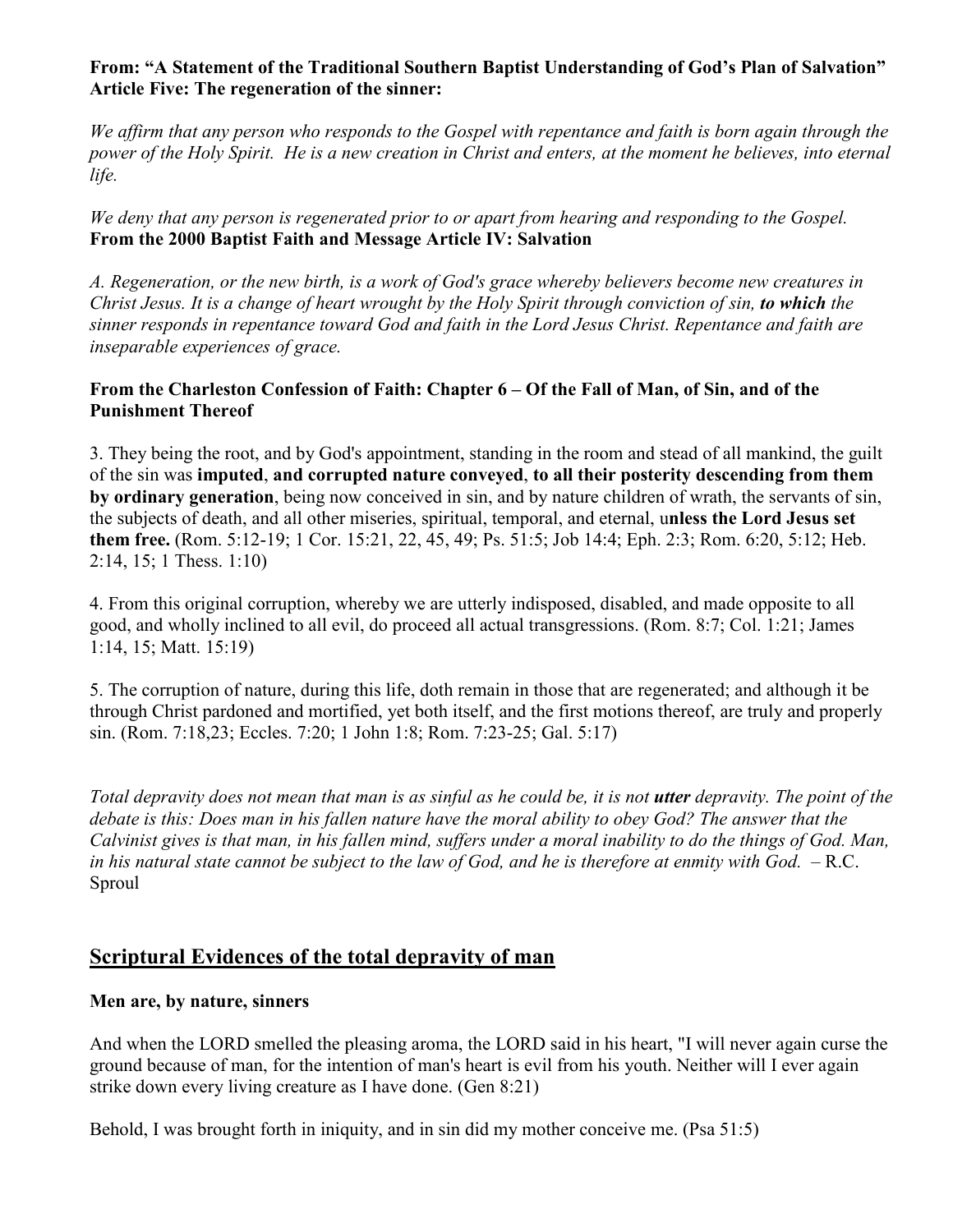Folly is bound up in the heart of a child, but the rod of discipline drives it far from him. (Pro 22:15)

Surely there is not a righteous man on earth who does good and never sins. (Ecc 7:20)

What then? Are we Jews any better off? No, not at all. For we have already charged that all, both Jews and Greeks, are under sin, as it is written: "None is righteous, no, not one; no one understands; no one seeks for God. All have turned aside; together they have become worthless; no one does good, not even one." "Their throat is an open grave; they use their tongues to deceive." "The venom of asps is under their lips." "Their mouth is full of curses and bitterness." "Their feet are swift to shed blood; in their paths are ruin and misery, and the way of peace they have not known." "There is no fear of God before their eyes." Now we know that whatever the law says it speaks to those who are under the law, so that every mouth may be stopped, and the whole world may be held accountable to God. For by works of the law no human being will be justified in his sight, since through the law comes knowledge of sin. (Rom 3:9-20)

## **We are either represented by Adam's sin or Christ's righteousness**

Therefore, just as sin came into the world through one man, and death through sin, and so death spread to all men because all sinned-- for sin indeed was in the world before the law was given, but sin is not counted where there is no law. Yet death reigned from Adam to Moses, even over those whose sinning was not like the transgression of Adam, who was a type of the one who was to come. But the free gift is not like the trespass. For if many died through one man's trespass, much more have the grace of God and the free gift by the grace of that one man Jesus Christ abounded for many. And the free gift is not like the result of that one man's sin. For the judgment following one trespass brought condemnation, but the free gift following many trespasses brought justification. For if, because of one man's trespass, death reigned through that one man, much more will those who receive the abundance of grace and the free gift of righteousness reign in life through the one man Jesus Christ. Therefore, as one trespass led to condemnation for all men, so one act of righteousness leads to justification and life for all men. For as by the one man's disobedience the many were made sinners, so by the one man's obedience the many will be made righteous. (Rom 5:12-19)

For as by a man came death, by a man has come also the resurrection of the dead. For as in Adam all die, so also in Christ shall all be made alive. (1Co 15:21-22)

Thus it is written, "The first man Adam became a living being"; the last Adam became a life-giving spirit. But it is not the spiritual that is first but the natural, and then the spiritual. The first man was from the earth, a man of dust; the second man is from heaven. As was the man of dust, so also are those who are of the dust, and as is the man of heaven, so also are those who are of heaven. Just as we have borne the image of the man of dust, we shall also bear the image of the man of heaven. (1Co 15:45-49)

## **Man is incapable of changing his nature**

Can the Ethiopian change his skin or the leopard his spots? Then also you can do good who are accustomed to do evil. (Jer 13:23)

Who can bring a clean thing out of an unclean? There is not one. (Job 14:4)

The natural person does not accept the things of the Spirit of God, for they are folly to him, and he is not able to understand them because they are spiritually discerned. (1Co 2:14)